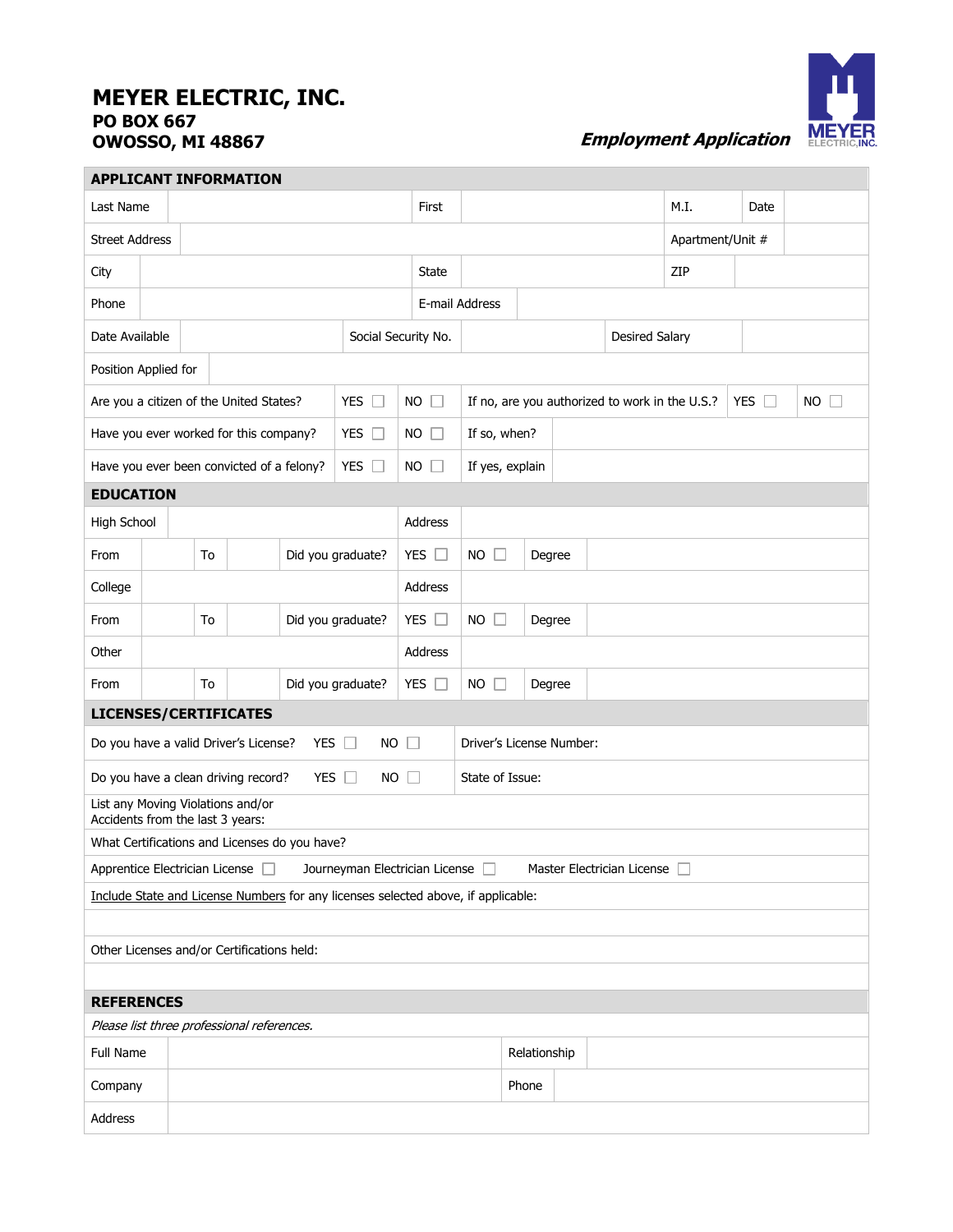| <b>Full Name</b>                 |                                                                                          |                        |                        | Relationship         |  |                  |                  |  |  |  |  |  |
|----------------------------------|------------------------------------------------------------------------------------------|------------------------|------------------------|----------------------|--|------------------|------------------|--|--|--|--|--|
| Company                          |                                                                                          |                        |                        | Phone                |  |                  |                  |  |  |  |  |  |
| Address                          |                                                                                          |                        |                        |                      |  |                  |                  |  |  |  |  |  |
| Full Name                        |                                                                                          |                        |                        | Relationship         |  |                  |                  |  |  |  |  |  |
| Company                          |                                                                                          |                        |                        | Phone                |  |                  |                  |  |  |  |  |  |
| Address                          |                                                                                          |                        |                        |                      |  |                  |                  |  |  |  |  |  |
|                                  | PREVIOUS EMPLOYMENT                                                                      |                        |                        |                      |  |                  |                  |  |  |  |  |  |
| Company                          |                                                                                          |                        | Phone                  |                      |  |                  |                  |  |  |  |  |  |
| Address                          |                                                                                          |                        | Supervisor             |                      |  |                  |                  |  |  |  |  |  |
| Job Title                        |                                                                                          |                        | <b>Starting Salary</b> | \$                   |  |                  | Ending Salary \$ |  |  |  |  |  |
| Responsibilities                 |                                                                                          |                        |                        |                      |  |                  |                  |  |  |  |  |  |
| From                             | To<br>Reason for Leaving                                                                 |                        |                        |                      |  |                  |                  |  |  |  |  |  |
|                                  | YES $\square$<br>$NO$ $\Box$<br>May we contact your previous supervisor for a reference? |                        |                        |                      |  |                  |                  |  |  |  |  |  |
| Company                          |                                                                                          |                        |                        |                      |  |                  | Phone            |  |  |  |  |  |
| Address                          |                                                                                          |                        | Supervisor             |                      |  |                  |                  |  |  |  |  |  |
| Job Title                        |                                                                                          |                        | \$                     | <b>Ending Salary</b> |  |                  | \$               |  |  |  |  |  |
| Responsibilities                 |                                                                                          |                        |                        |                      |  |                  |                  |  |  |  |  |  |
| From                             | To<br>Reason for Leaving                                                                 |                        |                        |                      |  |                  |                  |  |  |  |  |  |
|                                  | May we contact your previous supervisor for a reference?                                 |                        | YES $\square$          | NO                   |  |                  |                  |  |  |  |  |  |
| Company                          |                                                                                          |                        | Phone                  |                      |  |                  |                  |  |  |  |  |  |
| Address                          |                                                                                          |                        |                        | Supervisor           |  |                  |                  |  |  |  |  |  |
| Job Title                        |                                                                                          | <b>Starting Salary</b> | $\frac{1}{2}$          |                      |  | Ending Salary \$ |                  |  |  |  |  |  |
| Responsibilities                 |                                                                                          |                        |                        |                      |  |                  |                  |  |  |  |  |  |
| From                             | To                                                                                       | Reason for Leaving     |                        |                      |  |                  |                  |  |  |  |  |  |
|                                  | May we contact your previous supervisor for a reference?                                 |                        | YES $\square$          | $NO$ $\Box$          |  |                  |                  |  |  |  |  |  |
| <b>MILITARY SERVICE</b>          |                                                                                          |                        |                        |                      |  |                  |                  |  |  |  |  |  |
| <b>Branch</b>                    |                                                                                          | From                   |                        | To                   |  |                  |                  |  |  |  |  |  |
| Rank at Discharge                |                                                                                          | Type of Discharge      |                        |                      |  |                  |                  |  |  |  |  |  |
| If other than honorable, explain |                                                                                          |                        |                        |                      |  |                  |                  |  |  |  |  |  |
|                                  |                                                                                          |                        |                        |                      |  |                  |                  |  |  |  |  |  |
| <b>DISCLAIMER AND SIGNATURE</b>  |                                                                                          |                        |                        |                      |  |                  |                  |  |  |  |  |  |